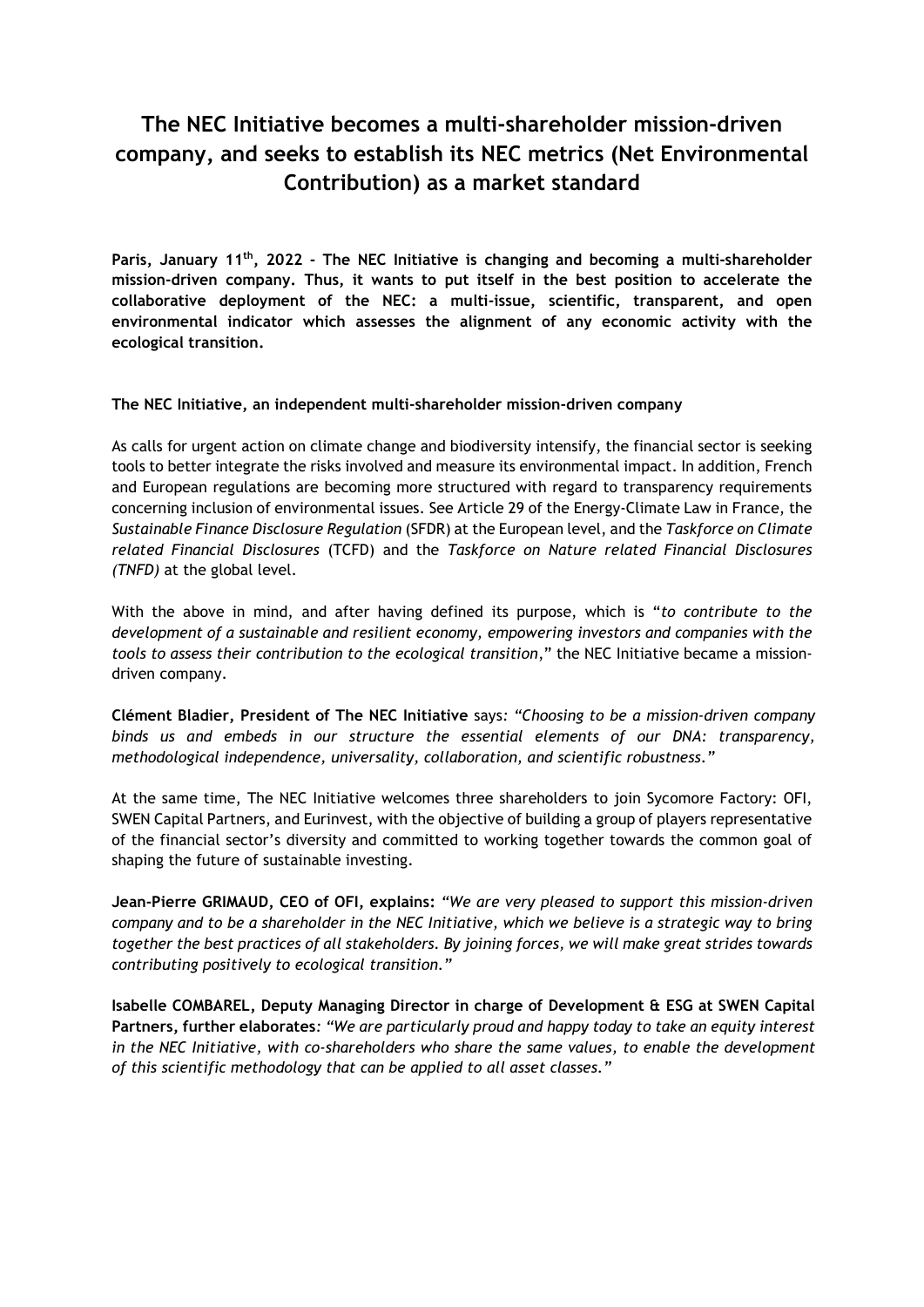## Becoming a market standard

The first multi-issue environmental metrics, based on a scientific LCA (Life Cycle Analysis) approach, the NEC indicator is universal: it can be applied to any type of company, any type of project, any class of asset, and on a global scale.

With the goal of the NEC metrics becoming a European standard, the NEC Initiative welcomes with open arms new contributors and users: financial institutions and companies from all sectors wishing to assess their environmental impacts so they can then better manage and reduce them.

Christine KOLB, President of Sycomore Factory, says: "Because it measures the alignment of companies with the ecological transition and makes it possible to track its trajectory, the NEC metrics has become, for us investors, an essential tool for supporting the transformation of companies."

The NEC metrics already has several users or members, including Caisse des Dépôts, Groupama, Spie, Lita.co, I Care, Quantis, Deloitte, Ircantec, BNP Paribas, SWEN Capital Partners, Institut Louis Bachelier, and 2 Degrees Investing Initiative.

The NEC Initiative keeps on working closely with its historical methodological partners, I Care and Quantis.

It has also partnered with Iceberg Data Lab, an independent fintech company specializing in ESG data solutions, to market NEC scores to financial institutions over a broad range of investment universes.

## THE END

### About The NEC Initiative

Initially, the NEC indicator, Net Environmental Contribution, was created by Sycomore AM, I Care, and Quantis, between 2015 and 2018, in response to the lack of reliable tools to assess the environmental impact of a company or sector. It was used in that manner from its creation, by the Sycomore Eco Solutions fund, as its main investment and reporting criteria.

In 2019, the decision was made to share this proprietary metric on an open platform, the NEC initiative. Now that the NEC Initiative has become a mission-driven company, it wants to accelerate the deployment of its metrics.

## About the NEC metrics

The NEC metrics provides a simple answer to a complex question: assess the alignment with the ecological transition of any product, service, project, infrastructure, economic model, company or financial product (issuers, funds, indices). The metrics includes the 5 major environmental issues – climate, biodiversity, water, air, waste - and is spread over a 200-scoring scale:

- From a negative 100% (-100%) for activities that are the most destructive of natural capital, and therefore, which are an obstacle to the ecological transition;
- To a positive 100% (+100%) for activities with a strong positive net environmental impact, which provide solutions to accelerate the ecological transition:
- With 0% at the middle of the scale, corresponding to the current global average for each function, activity, or use analyzed.